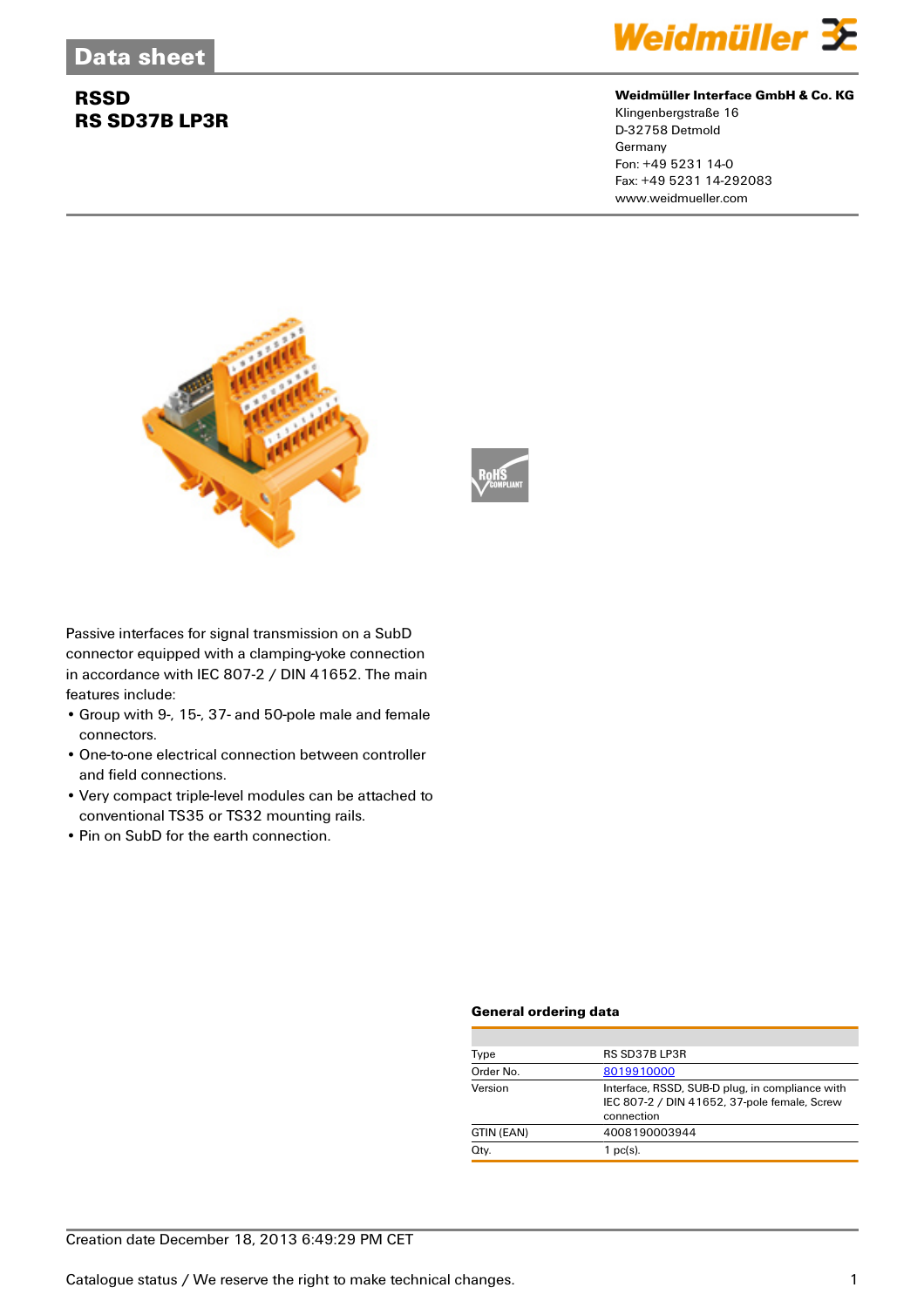## **RSSD RS SD37B LP3R**

# **Technical data**



#### **Weidmüller Interface GmbH & Co. KG**

Klingenbergstraße 16 D-32758 Detmold Germany Fon: +49 5231 14-0 Fax: +49 5231 14-292083

| <b>Dimensions and weights</b>                                   |                                                                  |                                                                 |                           |
|-----------------------------------------------------------------|------------------------------------------------------------------|-----------------------------------------------------------------|---------------------------|
|                                                                 |                                                                  |                                                                 |                           |
| Length                                                          | 80 mm                                                            | Width                                                           | 87 mm                     |
| Height                                                          | 80 mm                                                            | Net weight                                                      | 172.02 g                  |
| <b>Temperatures</b>                                             |                                                                  |                                                                 |                           |
|                                                                 |                                                                  |                                                                 |                           |
| Operating temperature                                           | $0+55^{\circ}C$                                                  | Storage temperature                                             | $-40+70$ °C               |
| <b>Connection Data</b>                                          |                                                                  |                                                                 |                           |
| Connection on control side                                      | SUB-D plug, in compliance<br>with IEC 807-2 / DIN<br>41652       | Number of poles (control side)                                  | 37-pole female            |
| Connection (field side)                                         | LP3R 5.08mm                                                      | Earthing                                                        | Yes                       |
| Protective earth connection                                     | Flat-blade contact                                               |                                                                 |                           |
| <b>Rating data</b>                                              |                                                                  |                                                                 |                           |
|                                                                 |                                                                  |                                                                 |                           |
| Rated voltage                                                   | 100 V                                                            | Rated current per connection                                    | 1.5A                      |
| <b>Insulation coordination (EN50178)</b>                        |                                                                  |                                                                 |                           |
| According to                                                    | <b>DIN EN 50178</b>                                              | Rated insulation voltage                                        | 100 V                     |
| Surge voltage category                                          | Ш                                                                | Pollution severity level                                        | $\overline{2}$            |
| Pulse voltage test (1,2/50µs)                                   | 0.8 kV                                                           |                                                                 |                           |
| <b>Connection field</b>                                         |                                                                  |                                                                 |                           |
|                                                                 |                                                                  |                                                                 |                           |
| Type of connection                                              | Screw connection                                                 | Clamping range, min.                                            | $0.13 \text{ mm}^2$       |
| Clamping range, max.                                            | $6 \text{ mm}^2$                                                 | Solid, min. H05(07) V-U                                         | $0.5$ mm <sup>2</sup>     |
| Solid, max. H05(07) V-U                                         | $6 \, \text{mm}^2$                                               | Flexible, min. H05(07) V-K                                      | $0.5$ mm <sup>2</sup>     |
| Flexible, max. H05(07) V-K                                      | $4 \text{ mm}^2$                                                 | Flexible with sleeve, max.                                      | $2.5 \text{ mm}^2$        |
| Flexible with sleeve, min.                                      | $0.5$ mm <sup>2</sup>                                            | Sleeve with plastic collar, max.                                | $2.5$ mm <sup>2</sup>     |
| Min. wire cross-section, AWG [field]<br>Tightening torque, min. | <b>AWG 26</b><br>0.5 Nm                                          | Max. wire cross-section, AWG [field]<br>Tightening torque, max. | <b>AWG 12</b><br>$0.6$ Nm |
| Stripping length                                                | 6 mm                                                             |                                                                 |                           |
| <b>Classifications</b>                                          |                                                                  |                                                                 |                           |
|                                                                 |                                                                  |                                                                 |                           |
| <b>ETIM 3.0</b>                                                 | EC001419                                                         | <b>UNSPSC</b>                                                   | 30-21-18-01               |
| eClass 5.1                                                      | 27-24-22-04                                                      | eClass 6.2                                                      | 27-24-22-04               |
| eClass 7.1                                                      | 27-24-22-04                                                      |                                                                 |                           |
| <b>Product information</b>                                      |                                                                  |                                                                 |                           |
| Descriptive text accessories                                    | Refer to the "Universal cables PAC-UNIV" section in this chapter |                                                                 |                           |
|                                                                 |                                                                  |                                                                 |                           |
| <b>Approvals</b>                                                |                                                                  |                                                                 |                           |
| Approvals                                                       |                                                                  |                                                                 |                           |
|                                                                 |                                                                  |                                                                 |                           |
|                                                                 |                                                                  |                                                                 |                           |
| <b>ROHS</b>                                                     | Conform                                                          |                                                                 |                           |
|                                                                 |                                                                  |                                                                 |                           |
|                                                                 |                                                                  |                                                                 |                           |

### Creation date December 18, 2013 6:49:29 PM CET

Catalogue status / We reserve the right to make technical changes. 2